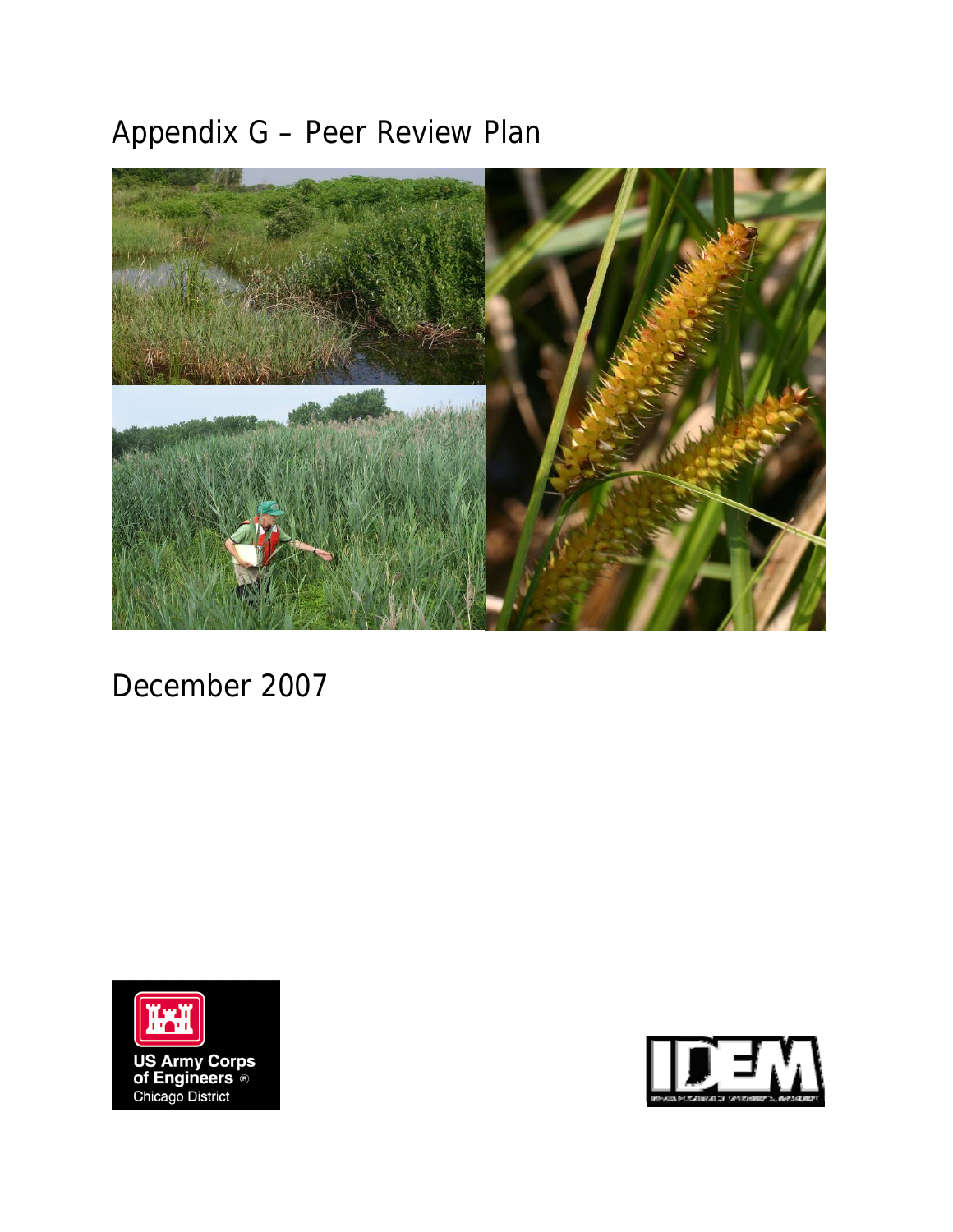U. S. Army Corps of Engineers Chicago District 111 North Canal Street, Suite 600 Chicago, IL 60606-7206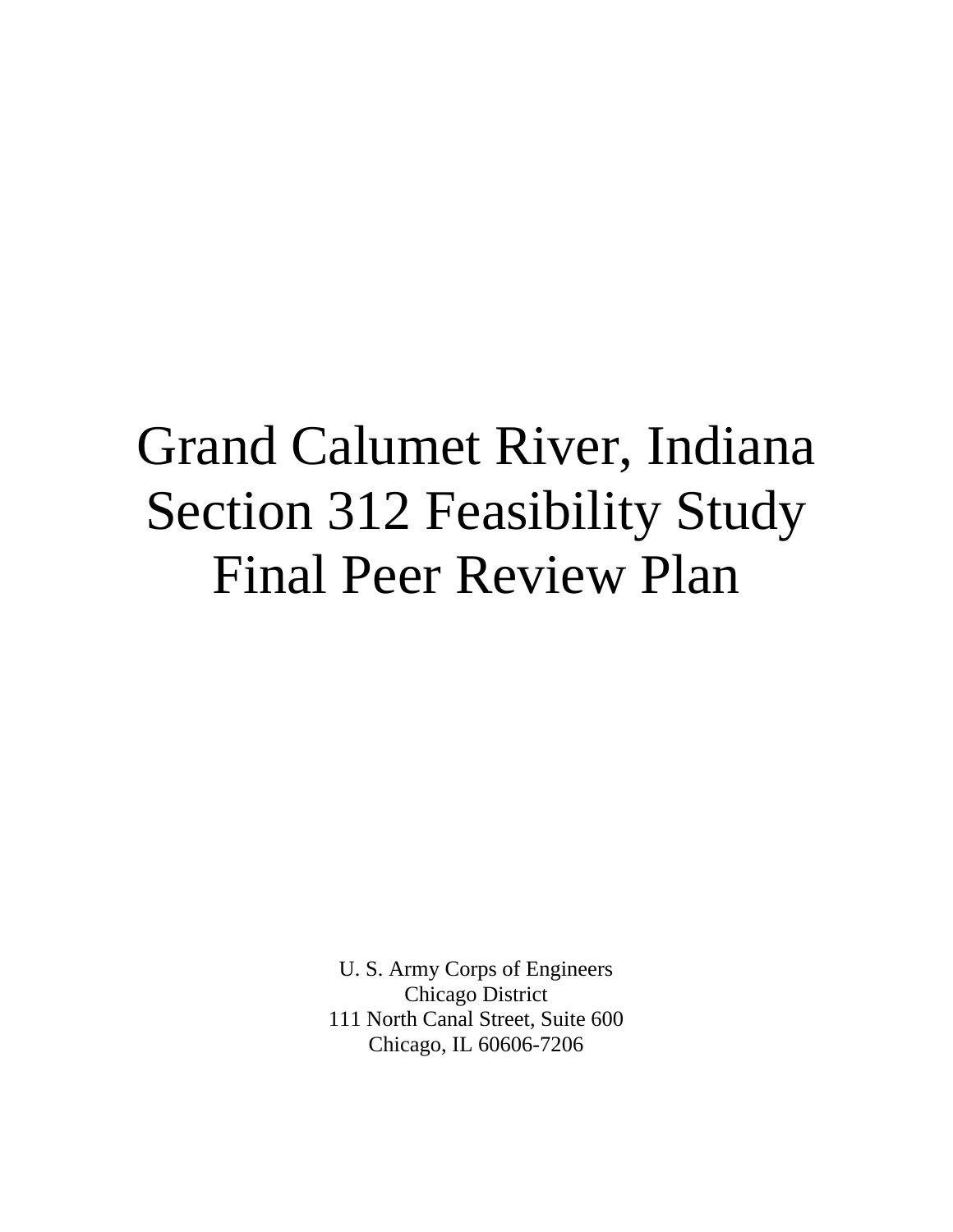#### **INTRODUCTION**

The International Joint Commission has listed the Grand Calumet River/Indiana Harbor Canal as an Area of Concern (AOC) since 1986. This designation was based on impairments in 14 beneficial use categories. A number of these use impairments can be directly attributed to the quality of the existing aquatic environment, specifically to the contaminated sediments. Impairments to wildlife, i.e. fish and waterfowl, as well as to recreational uses of the waterway are directly linked to the contaminated sediments. These heavily contaminated sediments continue to be a source of pollutants to the water column, while also providing a toxic environment for aquatic species and foraging wildlife. The Grand Calumet River basin is fairly typical in terms of degraded environmental quality resultant from decades of unchecked industrial and urban development. However, what is unique about this basin, are the potential impacts of restoration and remediation of the ecosystem. The Grand Calumet River Basin contains unique remnants of a once expansive (30,000 acres) dune and swale ecosystem adjacent to Lake Michigan. These remnants (about 2,000 acres) provide habitat for 66 state rare and endangered species. Consequently, restoration of the aquatic habitat and adjacent wetland shelves will provide many benefits to the local flora and fauna.

The Grand Calumet River system is comprised of the East and West Branches of the Grand Calumet River and the Indiana Harbor Canal and Lake George Canal. The East Branch extends 12 river miles to the junction with the Indiana Harbor Canal, while the West Branch extends 4 river miles from the junction with the Indiana Harbor Canal to the Illinois-Indiana State line. The upstream reach of the Indiana Harbor Canal is about 1.5 miles in length and the Lake George Canal extends about 0.5 miles. The flow regime of the river system is complex and driven primarily by lake level fluctuations in Lake Michigan, in addition to the many discharges along the river that are associated with the urban/industrial nature of the watershed.

The purpose of the Grand Calumet River Environmental Dredging Feasibility Study is to investigate and recommend remediation alternatives, including dredging and disposal of the contaminated sediments in the Grand Calumet River and in the non-federal portions of the Indiana Harbor and Lake George Canals, Indiana, and ecosystem restoration within the river channel and wetland shelves. Estimated implementation costs range from \$220-270 million. The study is being conducted under Section 312 of the Water Resource Development Act (WRDA) 1990, as amended, which provides authority for the U.S Army Corps of Engineers (USACE) to participate in the removal of contaminated sediments (a) outside of the boundaries of and adjacent to Federal navigation projects as part of operations and maintenance, and (b) for the purposes of ecosystem restoration, not related to operations and maintenance of navigation channels. Section 312 authority, as amended, is cited below.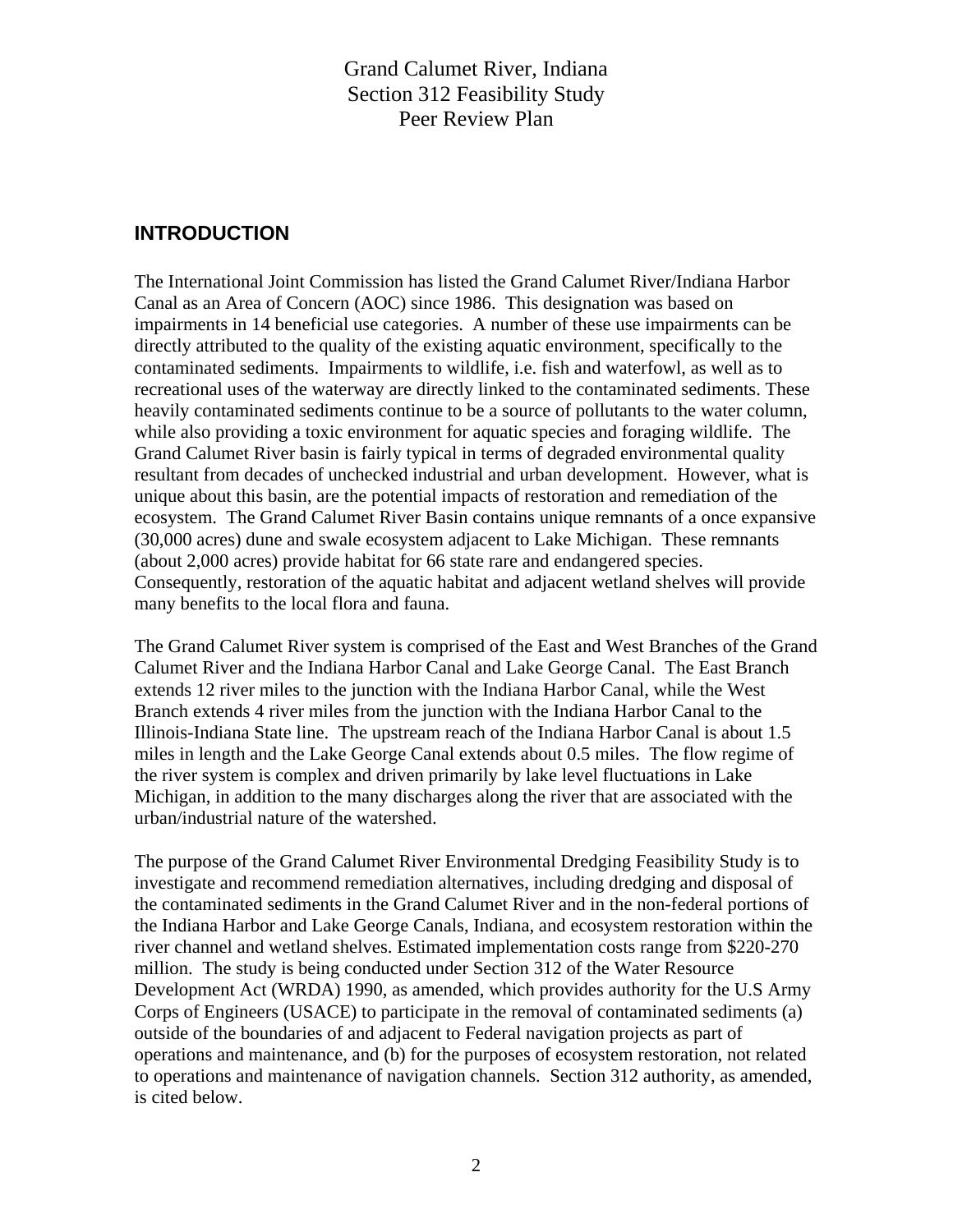#### SEC. 312. ENVIRONMENTAL DREDGING.

*(a) OPERATION AND MAINTENANCE OF NAVIGATION PROJECTS.- Whenever necessary to meet the requirements of the Federal Water Pollution Control Act, the Secretary, in consultation with the Administrator of the Environmental Protection Agency, may remove and remediate, as part of operation and maintenance of a navigation project, contaminated sediments outside the boundaries of and adjacent to the navigation channel. (b) NONPROJECT SPECIFIC.-* 

*(1) IN GENERAL.- The Secretary may remove and remediate contaminated sediments from the navigable waters of the United States for the purpose of environmental enhancement and water quality improvement if such removal and remediation is requested by a non-Federal sponsor and the sponsor agrees to pay 35 percent of the cost of such removal and remediation.* 

*(2) MAXIMUM AMOUNT. - The Secretary may not expend more than \$50,000,000 in a fiscal year to carry out this subsection* 

*(c) JOINT PLAN REQUIREMENT.- The Secretary may only remove and remediate contaminated sediment under subsection (b) in accordance with a joint plan developed by the Secretary and interested Federal, State and local government officials. Such plan must include, an opportunity for public comment, a description of the work to be undertaken, the method to be used for dredged material disposal, the roles and responsibilities of the Secretary and non-Federal sponsors, and identification of sources of funding.* 

*(d) DISPOSAL COSTS. - Costs of disposal of contaminated sediments removed under this section shall be shared as a cost of construction.* 

*(e) LIMITATION ON STATUTORY CONSTRUCTION. - Nothing in this section shall be construed to affect the rights and responsibilities of any person under the Comprehensive Environmental Response, Compensation, and Liability Act of 1980.* 

*(f) PRIORITY WORK. - In carrying out this section, the Secretary shall give priority work in the following areas:* 

- *(1) Brooklyn Waterfront, New York.*
- *(2) Buffalo Harbor and River, New York.*
- *(3) Ashtabula River, Ohio.*
- *(4) Mahoning River, Ohio.*
- *(5) Lower Fox River, Wisconsin.*
- *(6) Passaic River and Newark Bay, New Jersey*
- *(7) Snake Creek, Bixby, Oklahoma*
- *(8) Willamette River, Oregon*

The purpose of the peer review plan is to assign the appropriate level and review independence, establish the procedures, and assign responsibilities for conducting the Independent Technical Review (ITR) and External Peer Review (EPR). This peer review plan is compliant with the requirements of the Corps peer review process, which is documented in EC1105-2-408, dated 31 May 2005. This peer review plan is a stand alone document that is one part of the Project Management Plan (PMP). It is a being provided to the public on the District's web site. As part of the review plan for the feasibility study an external peer review will be conducted on metrics used to evaluate with and without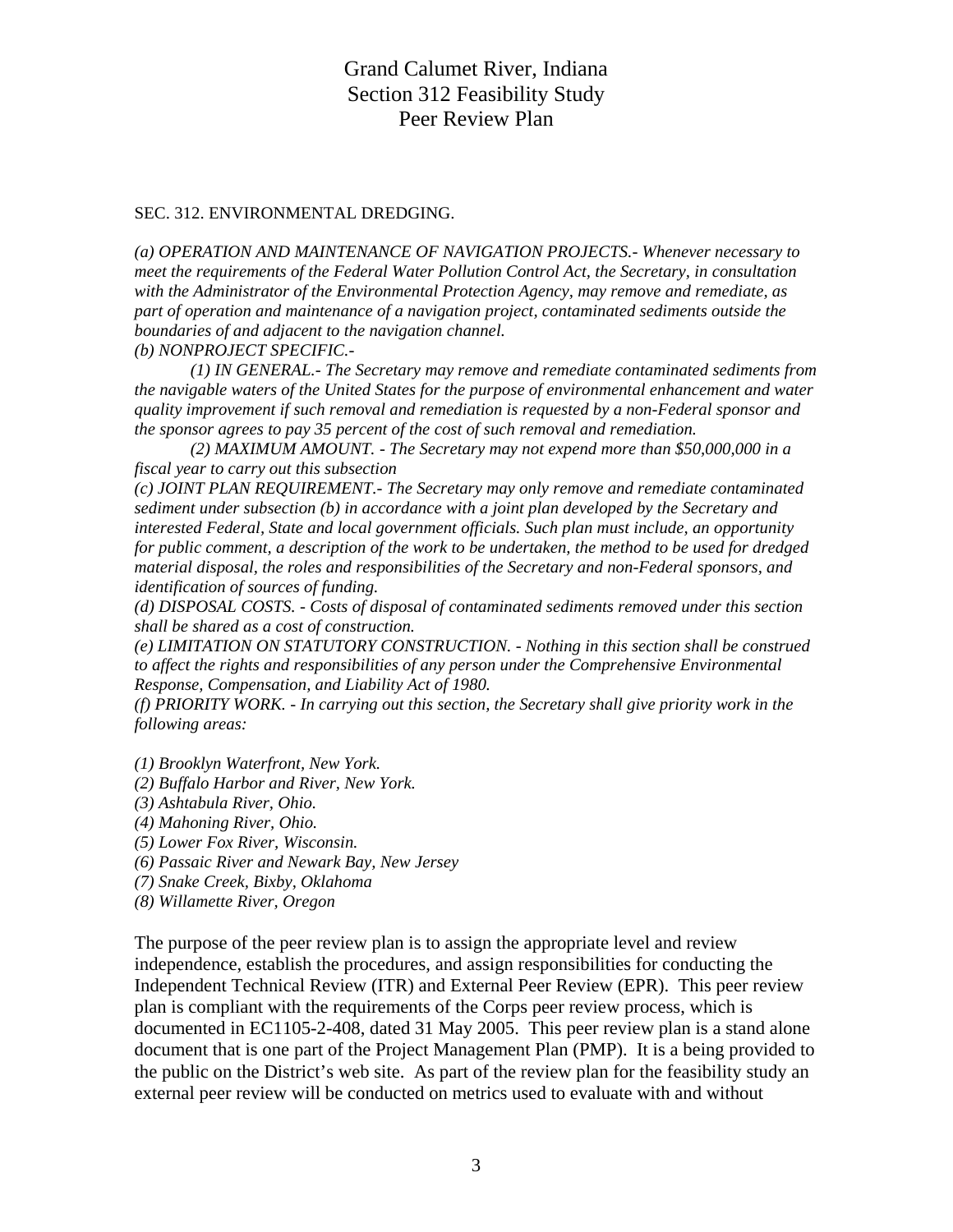project conditions based on indicator contaminants and biological indices, and separately on the reactive sediment cap. Additionally, documentation will be provided on the academic peer review that has already been performed on the biological indices developed to evaluate with and without project conditions for the aquatic ecosystem. The necessity of an EPR for this study is based on the project (cost) magnitude. Neither the technology to be employed for implementation nor the scientific methods used in the evaluation will be precedent setting or novel.

The project delivery team is presented in table 1. The Project Manager is the primary point of contact at the Chicago District for the study and the peer review plan.

| <b>Discipline</b>                | <b>Office/Agency</b>  |  |
|----------------------------------|-----------------------|--|
| Project Manager                  | <b>CELRC-PM-PM</b>    |  |
| <b>Quality Manager</b>           | <b>CELRC-TS-DH</b>    |  |
| <b>Lead Planner</b>              | CELRC-PM-PL-E         |  |
| Planning                         | CELRC-PM-PL           |  |
| <b>Environmental Analysis</b>    | CELRC-PM-PL-E         |  |
| Environmental & Social Analysis  | CELRC-PM-PL-E         |  |
| Economic Analysis                | CELRC-PM-PL-F         |  |
| <b>GIS</b>                       | CELRC-PM-PL           |  |
| <b>Real Estate</b>               | <b>CELRE-RE</b>       |  |
| Design                           | <b>CELRC-TS-D</b>     |  |
| Design Analysis                  | <b>CERLC-TS-DC</b>    |  |
| Geotechnical Analysis            | <b>CELRC-TS-DG</b>    |  |
| Geotechnical Analysis            | <b>CELRB-TD-DC</b>    |  |
| <b>Structural Analysis</b>       | <b>CERLC-TS-DS</b>    |  |
| Hydraulic Analysis               | <b>CERLC-TS-DH</b>    |  |
| <b>Environmental Engineering</b> | <b>CELRC-TS-DH</b>    |  |
| <b>Cost Engineering</b>          | <b>CELRC-TS-DC</b>    |  |
| <b>Cost Engineering</b>          | <b>CELRB-TD-DE</b>    |  |
| Design & Cost Analysis           | <b>CELRB-TD-DG</b>    |  |
| Office of Counsel                | <b>CELRC-OC</b>       |  |
| Office of Counsel                | <b>IDEM</b>           |  |
| Office of Counsel                | <b>IDEM</b>           |  |
| Sediment Coordinator             | <b>IDEM</b>           |  |
| <b>GIS</b>                       | <b>IDEM</b>           |  |
| Communications                   | <b>IDEM</b>           |  |
| <b>Regulatory Issues</b>         | <b>IDEM</b>           |  |
| <b>Environmental Assessment</b>  | <b>InDNR</b>          |  |
| <b>Environmental Assessment</b>  | <b>InDNR</b>          |  |
| <b>Environmental Assessment</b>  | USFWS-Bloomington, IN |  |
| <b>Environmental Assessment</b>  | <b>USEPA Region 5</b> |  |
| Office of Counsel                | <b>USEPA</b> Region 5 |  |

Table 1 – Grand Calumet River Feasibility Study Project Delivery Team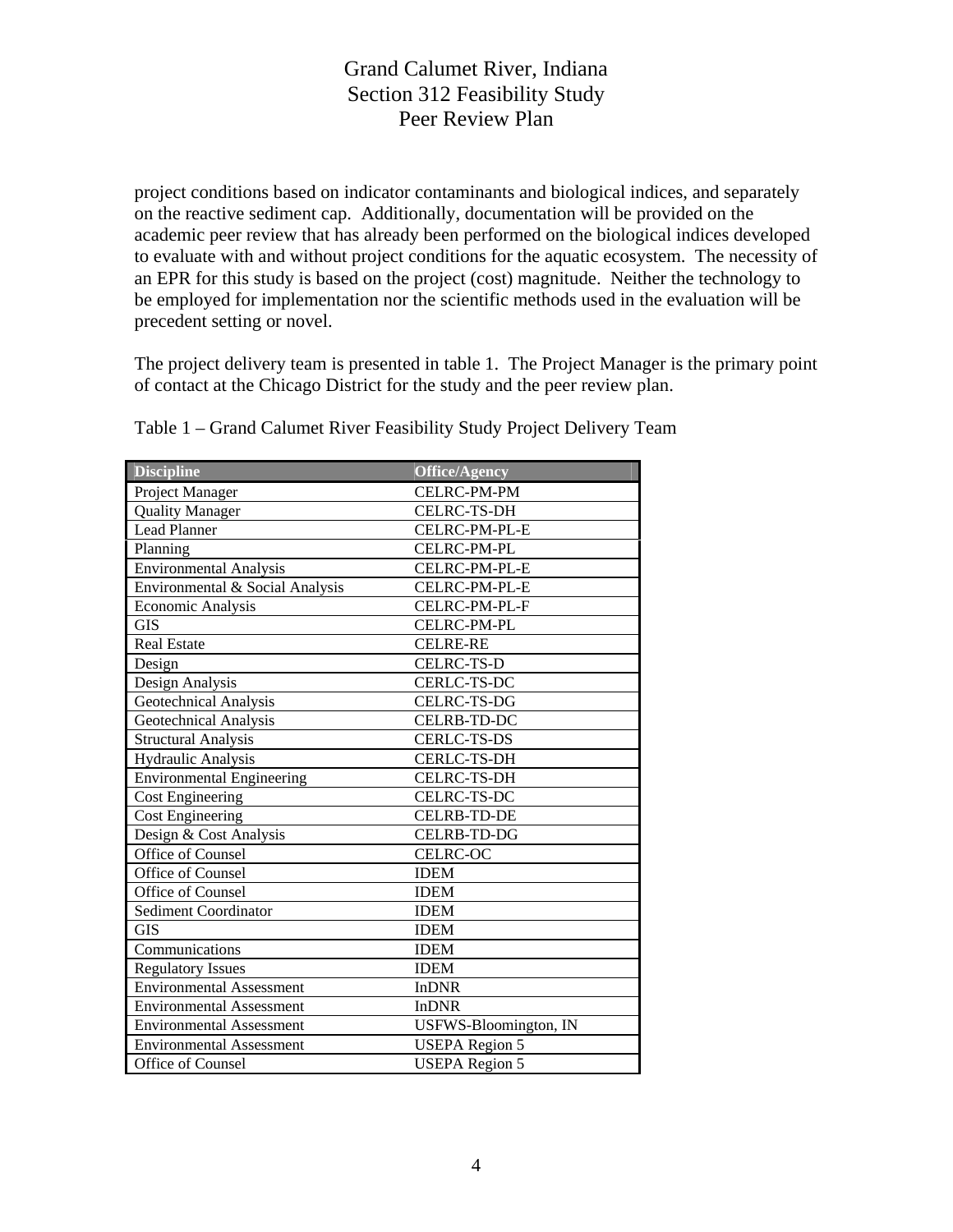#### **GENERAL REVIEW PROCESS**

As noted above, External Peer Review for this study will be limited to two specific technical areas that are important elements of the Feasibility Study formulation and design. Great Lakes and Ohio River Division (LRD) and Office of Water Project Review, HQUSACE (OWPR) were consulted on the use of a selected ERP for this study.

An Independent Technical Review (ITR) of the Feasibility Report and EIS at specific phases during development have been and continue to be conducted to ensure that planning and NEPA guidelines are met and that products are appropriate from a technical point of view. This is a formal and comprehensive review of the draft and final products by the ITR team. The goal of the ITR is to improve product quality and ensure compliance with policy and standard technical practices. The basis for review comments should be the verification that an acceptable design and/or alternatives are being proposed and that the design complies with standard practices. While the ITR team may need to perform calculations as a check, the ITR process is not intended to be a detailed check of design calculations, spelling, or grammar. This is part of the quality control process and the responsibility of the Product Development Team (PDT).

The Project's Independent Technical Review Team has been integral throughout the Feasibility Study process, and have already participated in a review of the draft feasibility study. The entire feasibility study report, including the NEPA documentation, will undergo ITR by a large multi-disciplinary team from Buffalo, Nashville and Rock Island Districts.

The Walla Walla Center of Expertise for Cost Estimating will conduct the ITR Review of the project cost estimate. In addition, the CX will conduct, in conjunction with Chicago and Buffalo Districts, a Risk Analysis on the Cost Estimate.

Dr. Checks is being utilized by both the review teams. The design of the sediment cap and the biological indices will be peer reviewed by an external panel. A small number of reviewers (4-5) will constitute the external review panel for the study. The ITR team is listed in Table 2.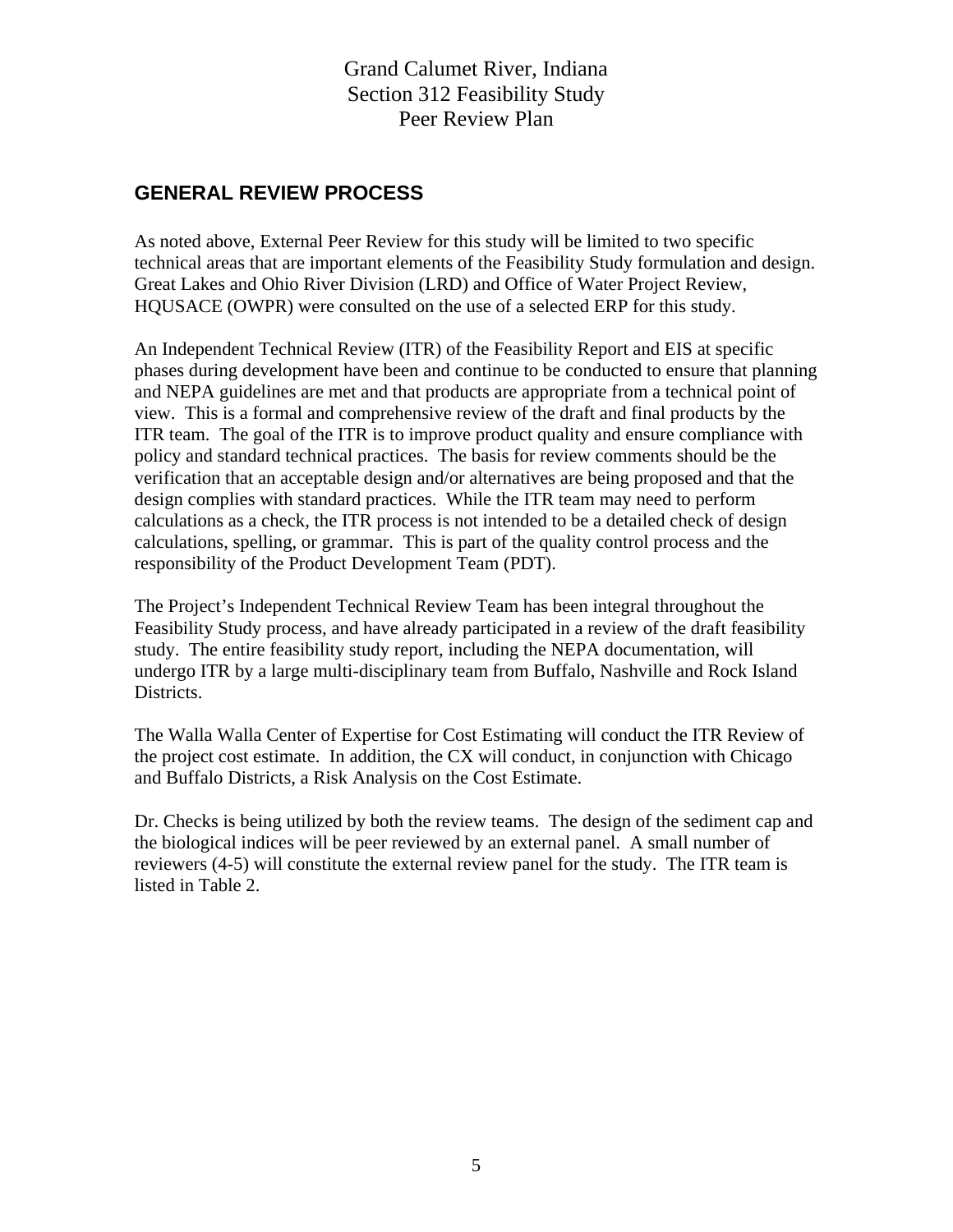| <b>Discipline</b>                | <b>Office/Agency</b>  |
|----------------------------------|-----------------------|
| Plan Formulation                 | <b>CELRN-PM-P</b>     |
| <b>Environmental Compliance</b>  | <b>CELRN-PM-P</b>     |
| <b>Environmental Engineering</b> | <b>CELRB-TD-EE</b>    |
| Risk Assessment (Human Health)   | <b>CELRB-TD-EH</b>    |
| <b>Hydraulic Analysis</b>        | <b>ERDC</b>           |
| Risk Assessment (Human Health)   | <b>USEPA Region V</b> |
| <b>Ecosystem Restoration</b>     | <b>CEMVR-PM-F</b>     |
| <b>Aquatic Toxicology</b>        | <b>CEMVR-PM-A</b>     |
| <b>Ecosystem Restoration</b>     | <b>CEMVR-PM-A</b>     |
| <b>Cost Engineering</b>          | CENWW-EC-X            |

Table 2 – Grand Calumet River Feasibility Independent Technical Review Team

## **MODEL CERTIFICATION**

EC 1105-2-407, "Planning Models Improvement Program: Model Certification", requires that all planning models and analytical tools that planners use to define water resources management problems and opportunities, and that support decision making, be certified. For the Grand Calumet River Feasibility Study, the District is utilizing existing, peer reviewed indices for the formulation and evaluation of the various plans developed during the study process. In addition to these published indices, IWR-PLAN, a Corps of Engineers model, is being used to conduct the Cost-Effective Incremental Analysis.

The external peer review panel will evaluate the appropriateness of the published indices in the formulation and decision making processes for the Grand Calumet River Study. It is not anticipated that further certification or review is necessary for these indices.

Use of IWR-PLAN is required for all Ecosystem Restoration Studies. It is assumed that corporate certification of this Corps model is being addressed by the appropriate Planning Centers of Expertise and the Institute for Water Resources.

# **EXTERNAL REVIEW PROCESS**

The lead for Ecosystem Restoration External Peer Review is the National Center for Ecosystem Restoration (PCX). The PCX delegated the lead for this work to the Rock Island District. Key members of the external review action team and their roles are shown in Table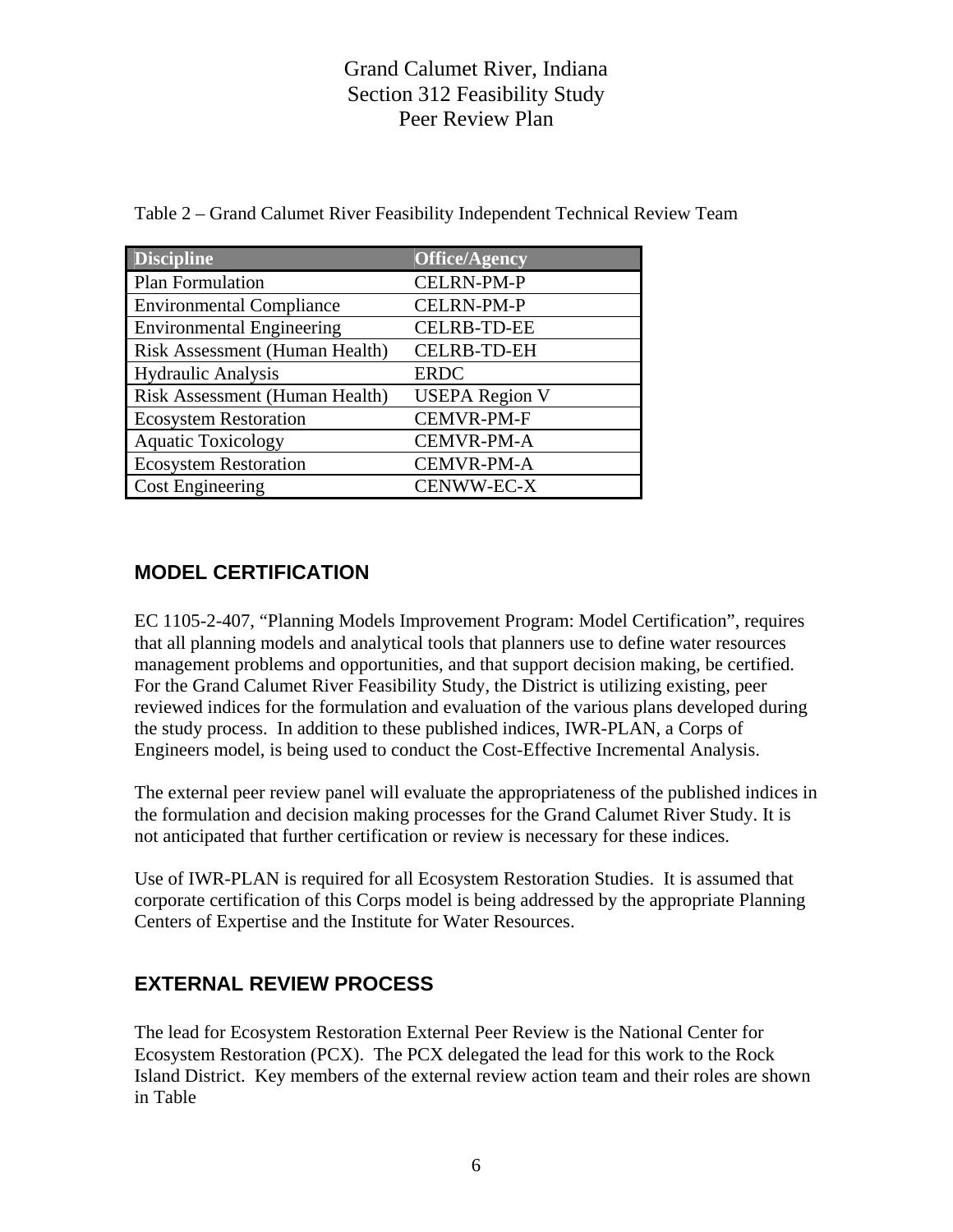#### Table 3 – External Peer Review Action Team

| Office                      | Organization       | Roles and Responsibilities                                                                                            |
|-----------------------------|--------------------|-----------------------------------------------------------------------------------------------------------------------|
| <b>Rock Island District</b> | <b>CEMVR-PM-F</b>  | <b>EPR Project Manager</b>                                                                                            |
| Alaska District             | CEPOA-CW-PE        | Main POC with Corps<br>offices<br>P2 and CEFMS processing<br>Peer Reviewer Selection<br>Scope and Document<br>reviews |
| <b>Detroit District</b>     | <b>CELRE-CT</b>    | Procurement                                                                                                           |
| Alaska District             | <b>CEPOA-CW-PE</b> | Scopes                                                                                                                |

Additionally, documentation will be provided on the academic peer review that has been completed on the indices utilized in the evaluation of ecosystem outputs. The documentation will be included in an appendix to the Feasibility Study by Chicago District staff.

Alaska District will prepare scopes of work, manage the contracting, and manage the external review. The feasibility study and cap design will be finalized by the Chicago District after ITR and EPR are complete.

#### **EXTERNAL PEER REVIEW PANEL**

The external peer reviewers for the sediment cap will address the following:

- Are the design analysis methods and assumptions sound?
- Are there any serious design flaws, or has any important consideration been overlooked in the design of the cap?
- Are the materials used appropriate for the conditions (physical, chemical, and biological) anticipated in the river?
- How constructible is the design, and will the materials be easy to place?

• Does the panel have any suggestions about placement or construction technology or dos/don'ts?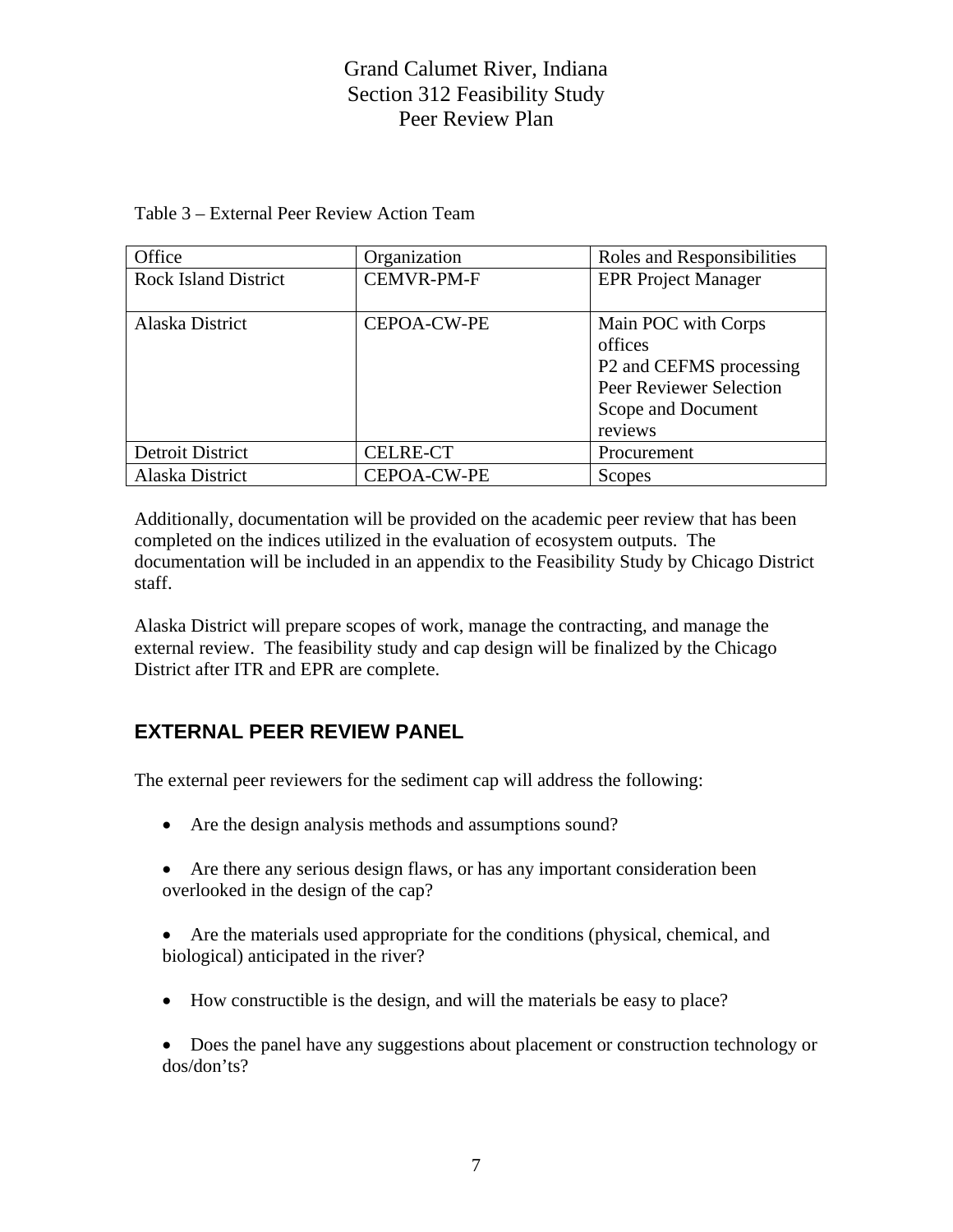• Is everything commercially and readily available, so that the technology is suitable for open bidding?

• Are there any anticipated problems with gas emissions from the sediment? Is there any design feature that we could incorporate that would mitigate any problems from gas bubbles?

The peer reviewers for the biological indices and indicator contaminants will address the following questions:

- Is the methodology utilized to correlate PAH concentrations to MIBI and IBI scientifically defensible?
- Is the matrix that utilizes the PAH-MIBI/IBI correlation and Indiana index systems to project anticipated outputs for with project conditions scientifically defensible?

One of EPR manager's initial tasks will be to identify a minimum of ten subject matter experts for consideration. The candidates for the panel will meet the following minimum requirements.

- The candidate must be available for the entire review period including responding to Corps responses to peer review panel comments;
- The candidate must be able to complete the work products within the specified review period;
- The candidate must be a subject matter expert in their field;
- The candidate must be unbiased;
- The Candidate is not an employee of the Corps of Engineers;
- The Candidate has not conflict of interest regarding the Grand Calumet River/Indiana Harbor Canal project

From the candidate pool, four to five panelists are expected to be selected for the actual external peer review panel. The Alaska District will lead the selection of the final panelists; the selection of the panelist will be coordinated with the PCX and potentially others designated by the PCX. Chicago District staff will not be consulted on the selection.

#### SELECTION CRITERIA

The EPR team will identify external peer review panelists who have the requisite qualifications and who can provide good, clear, and objective comments. It is anticipated that the panel may include representatives of non-government entities, academic institutions, and resource agencies. The EPR team will develop the charge to the panelists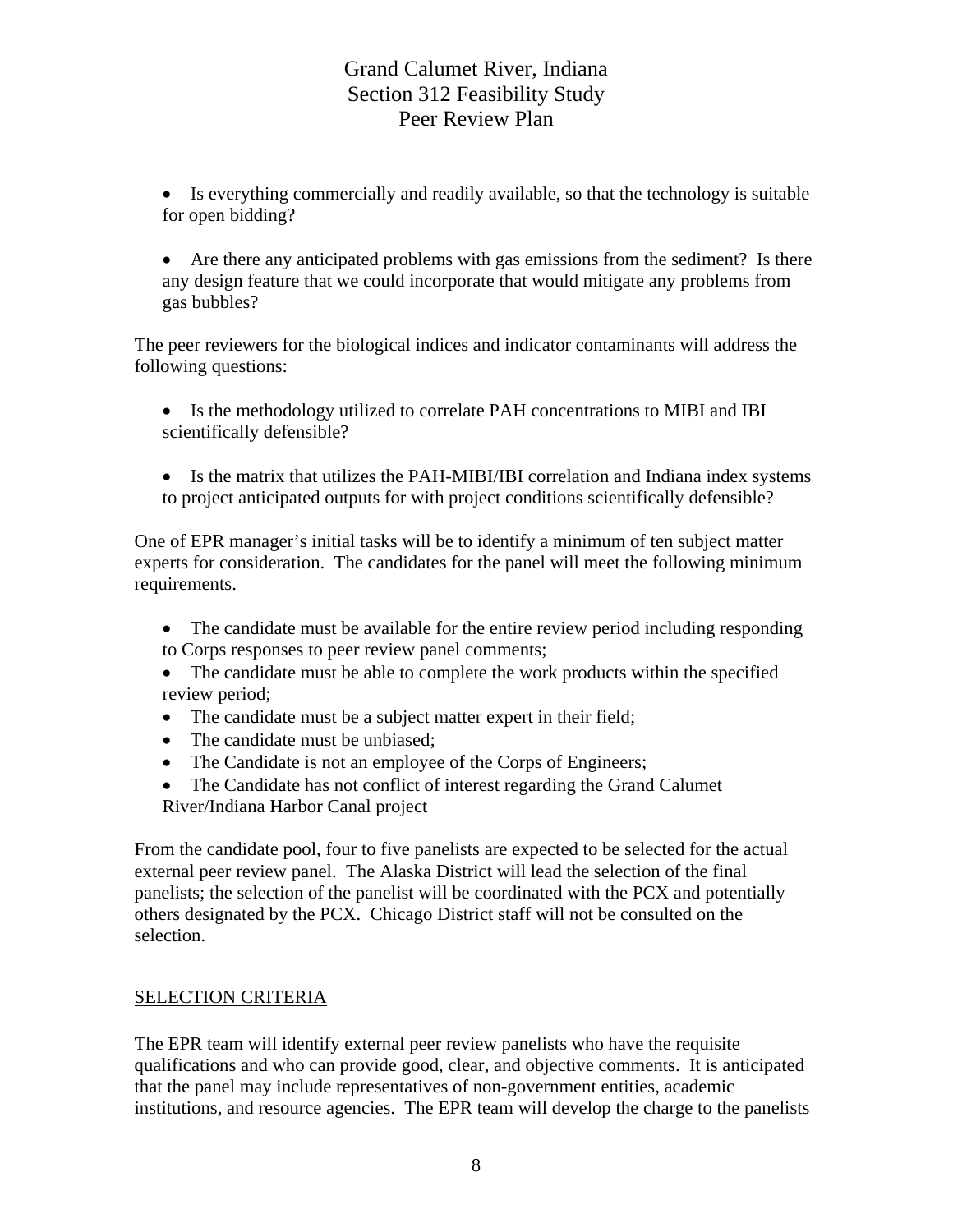and will survey the panelists to ascertain their availability. Once the panelists have been identified, the Alaska District will screen the panelists for eventual selection to the external peer review panel. To make this selection, the following criteria will be evaluated:

- $\bullet$  Scientific and technical stature  $-$  Evidence of stature in the broad scientific and technical community (invited contributions to workshops, conferences or panels; evidence of scientific and technical leadership; awards, membership, or important committee assignments in prestigious organizations).
- ♦ Advisory experience -- Experience advising top managers and promoting constructive uses of science and technology, especially in arenas relevant to water and sediment management and/or ecosystem restoration.
- $\bullet$  Technical publications -- A strong record of publication in peer-reviewed scientific literature or other appropriate venues in an area of expertise relevant to the issues at hand.
- ♦ Relevant knowledge -- Evidence of extensive and/or intensive working knowledge of a scientific or technical field related to the specific issues of concern.
- ♦ People skills -- Evidence of abilities to work and communicate well with people.
- ♦ Reputation for achieving balance -- Evidence of ability to weigh issues in a balanced manner when in an advisory capacity.
- ♦ Interdisciplinary skills -- Evidence of ability to work and think across disciplines, and/or experience in working with and advising on complex issues that integrate multiple disciplines.

It is important that the external peer review panel be comprised of multiple technical disciplines covering a broad area of study. However, because the information in the interim report is expected to be technically limited, it is expected that the composition of the external peer review panel should include some, but not necessarily all, of the following disciplines:

- ♦ Geotechnical Engineering
- ♦ Hydraulic Engineering
- ♦ Environmental Engineering
- ♦ Aquatic Biology & Toxicology
- ♦ Ichthyology
- ♦ Ecosystem Restoration
- ♦ General Civil Engineering and Operations
- a. The anticipated timing of the external peer review is September 2007. Independent Technical Review of the Feasibility Study will be concurrent with the ERP.
- b. The external peer review will be conducted through a panel. It will be conducted in accordance with EC 1105-2-408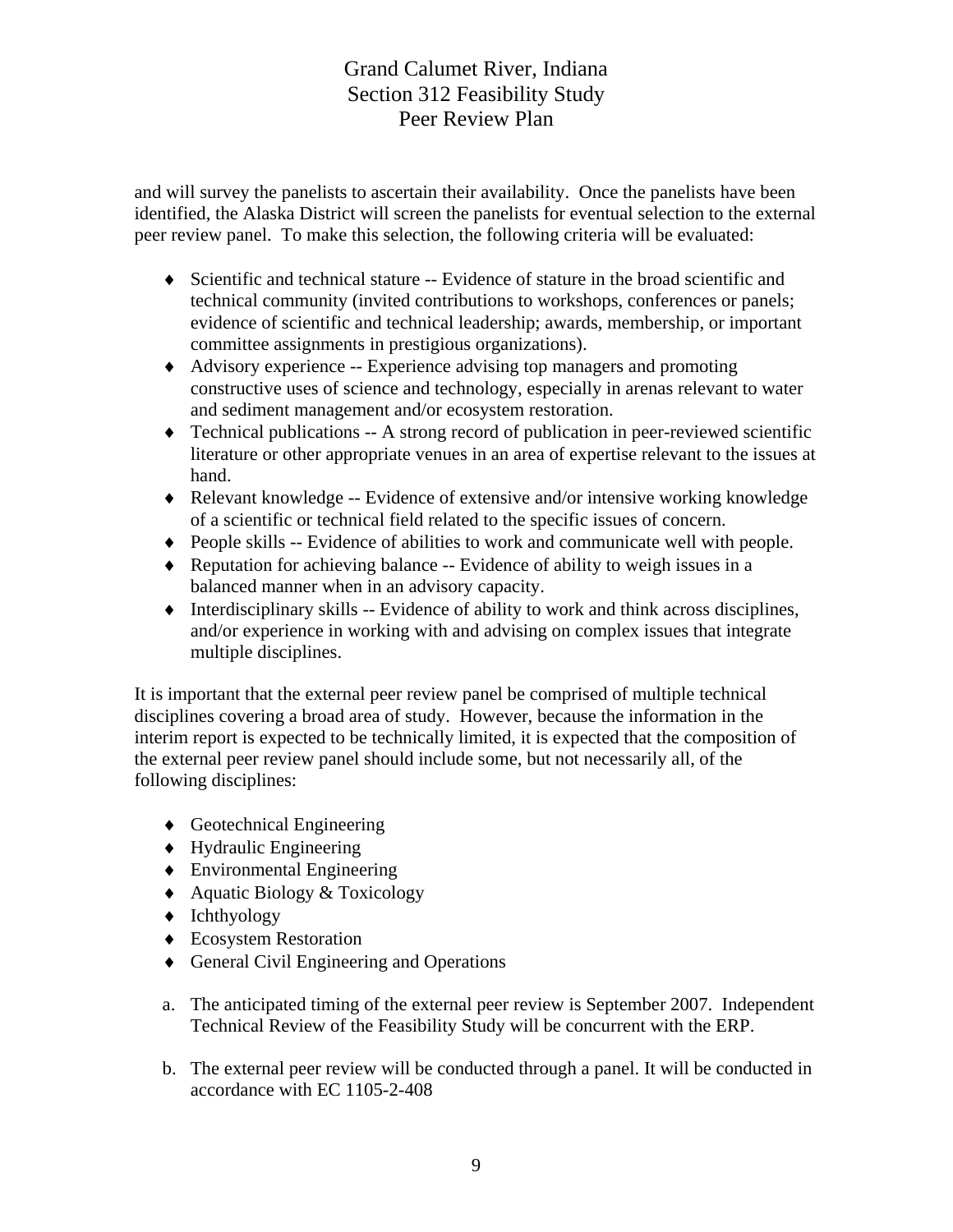- c. The EIS and feasibility study report will be released for public review as required under NEPA. Public meetings will be held as part of the NEPA process; these will occur after the external peer review is completed. The pubic will be able to view the feasibility study and EIS at selected locations in the communities of East Chicago, Hammond and Gary during the public comment period. Informational meetings in each community will be held prior to the public meeting required by NEPA.
- d. The PRP will be posted online via the Mississippi Valley Division (MVD) web site and the District web site. Press releases will be made to advise local residents of the opportunity to comment on the review plan.
- e. No public comments will be available to the EPR team since the public review will occur after the external peer review.
- f. The anticipated number of external peer reviewers is 4 to 5.
- g. Disciplines needed for the external peer review include: geotechnical engineering, hydraulic engineering, environmental engineering, aquatic biology and toxicology, ichthyology, and ecosystem restoration. General civil engineering and operations are also useful fields of experience.
- h. External peer reviewers will be selected by staff from the National Center of Expertise for Ecosystem Restoration, Mississippi Valley Division, Rock Island District and Alaska. Rock Island is the Action District for the External Peer Review. The Rock Island POC is Ms. Jodi Staebell. The Alaska District POC is Valerie Hansen
- i. The public and professional communities are NOT being asked to nominate external peer reviewers due to time limitations.

#### **KEY ITR and EPR REVIEW ASSUMPTIONS**

- ♦ All reviews, documents, and information sharing will be handled electronically via electronic mail, ftp website, or CD storage.
- ♦ No travel will be required of the external peer reviewers. If panel members are not local, meeting can be held via teleconference or video-teleconference.
- ♦ Dr. Checks will be utilized for ITR comments.
- ♦ ITR comments will be resolved by PDT and ITR members in Dr. Checks prior to report submittal.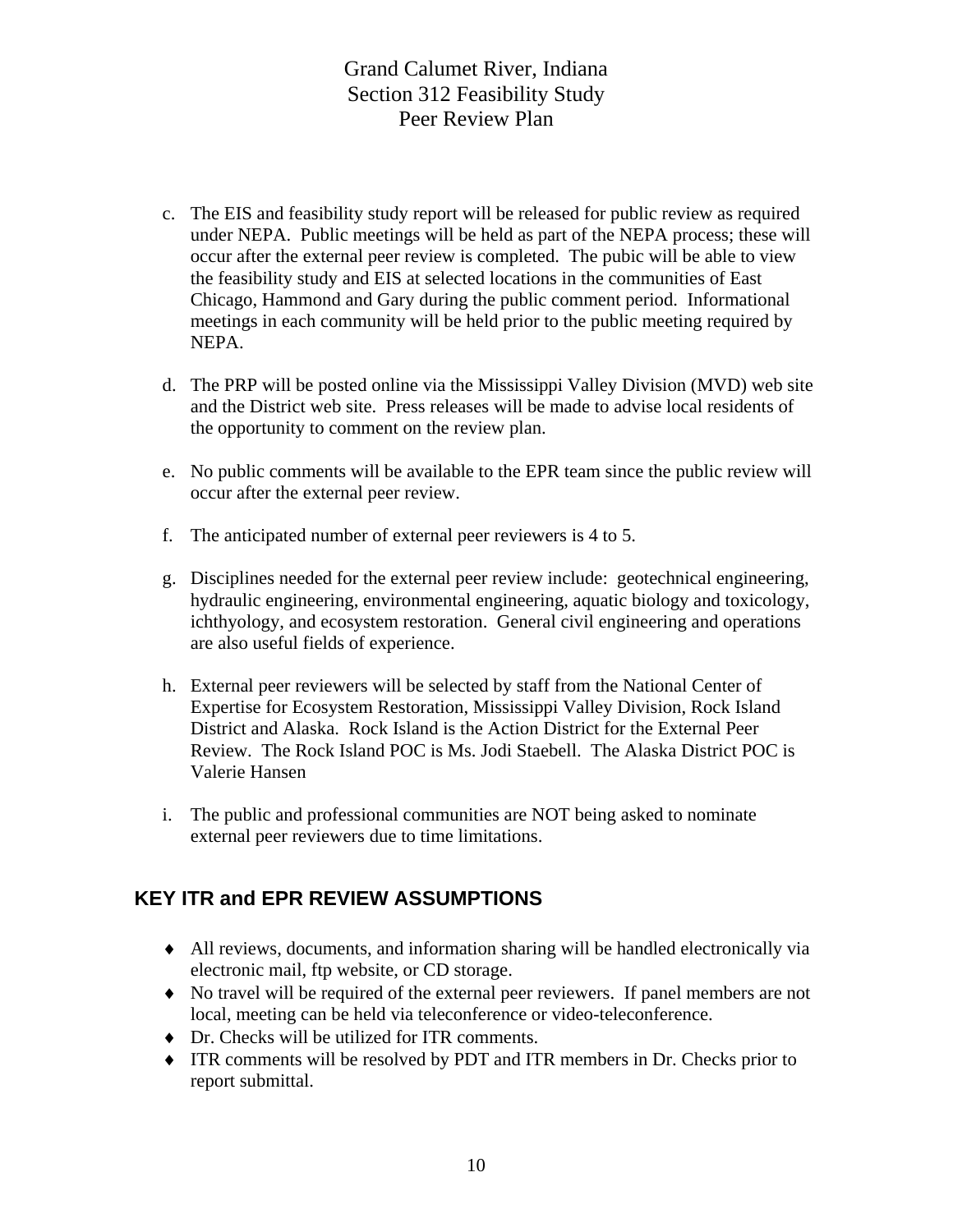- ♦ LRC will provide a written response to comments from the EPR panel addressing agreement or disagreement and associated actions.
- ♦ External peer review documentation will be appended to the draft report. ITR documentation will be provided with the Transmittal and Project Guidance Compliance memoranda.

#### **PRODUCTS**

The review process will generate two products. The first product is documentation of ITR and comment resolution. The second is documentation of external peer review comments, written PDT responses, and external panel acknowledgement. This product will be appended to the Feasibility Study. A list of the external peer review panel members will be provided in the review product; however, the source of specific comments will not be identified, so as to avoid potential public attribution.

#### **SCHEDULE**

#### **Grand Calumet River Study Schedule**

**Actual** 

 *Nov 2007* 

|                                                      |                                | Completion/<br><b>Revised</b>         |  |
|------------------------------------------------------|--------------------------------|---------------------------------------|--|
|                                                      | Scheduled<br><b>Completion</b> | <b>Scheduled</b><br><b>Completion</b> |  |
| Complete ITR AFB package                             | Feb 16 2007                    | Feb 16 2007                           |  |
| IPR with LRD/RIT/OWPR                                | Feb 15 2007                    | Feb 15 2007                           |  |
| submit AFB package                                   | Mar 1 2007                     | Mar 1 2007                            |  |
| IPR with LRD/RIT/OWPR, if necessary                  | Apr 6 2007                     |                                       |  |
| AFB.                                                 | Apr 30 2007                    | May 2 2007                            |  |
| IPR with LRD/RIT/OWPR                                |                                | Jun 26 2007                           |  |
| resolve AFB issues/prepare final PGM                 | Jul 16 2007                    | Jul 20 2007                           |  |
| Prepare Draft Feasibility Report & EIS               | Aug 10 2007                    | Sep 21 2007                           |  |
| IPR with LRD/RIT/OWPR                                | Aug 30 2007                    | Oct 12 2007                           |  |
| Complete ITR Draft Feasibility Report & EIS          | Sep 14 2007                    | Nov 26 2007                           |  |
| Submit Draft Feasibility Report & EIS to LRD/HQUSACE | Sep 21 2007                    | Dec 03 2007                           |  |
| Initiate peer review                                 | Sep 24 2007                    | Sep 4 2007                            |  |
| <b>OWPR/RIT Comments to LRC</b>                      | Oct 19 2007                    | Jan 03 2008                           |  |
| IPR with LRD/RIT/OWPR                                | Oct 26 2007                    | Jan 11 2008                           |  |
| Release DEIS for 45 day public review                | Nov 2 2007                     | Jan 20 2008                           |  |
| Public and peer review complete                      | Dec 17 2007                    | Mar 06 2008                           |  |
| Final public meeting                                 | Dec 17 2007                    | Mar 06 2008                           |  |
| Prepare Final Feasibility Report & EIS               | Jan 31 2007                    | Apr 07 2008                           |  |
| IPR with LRD/RIT/OWPR                                | Feb 15 2008                    | Apr 23 2008                           |  |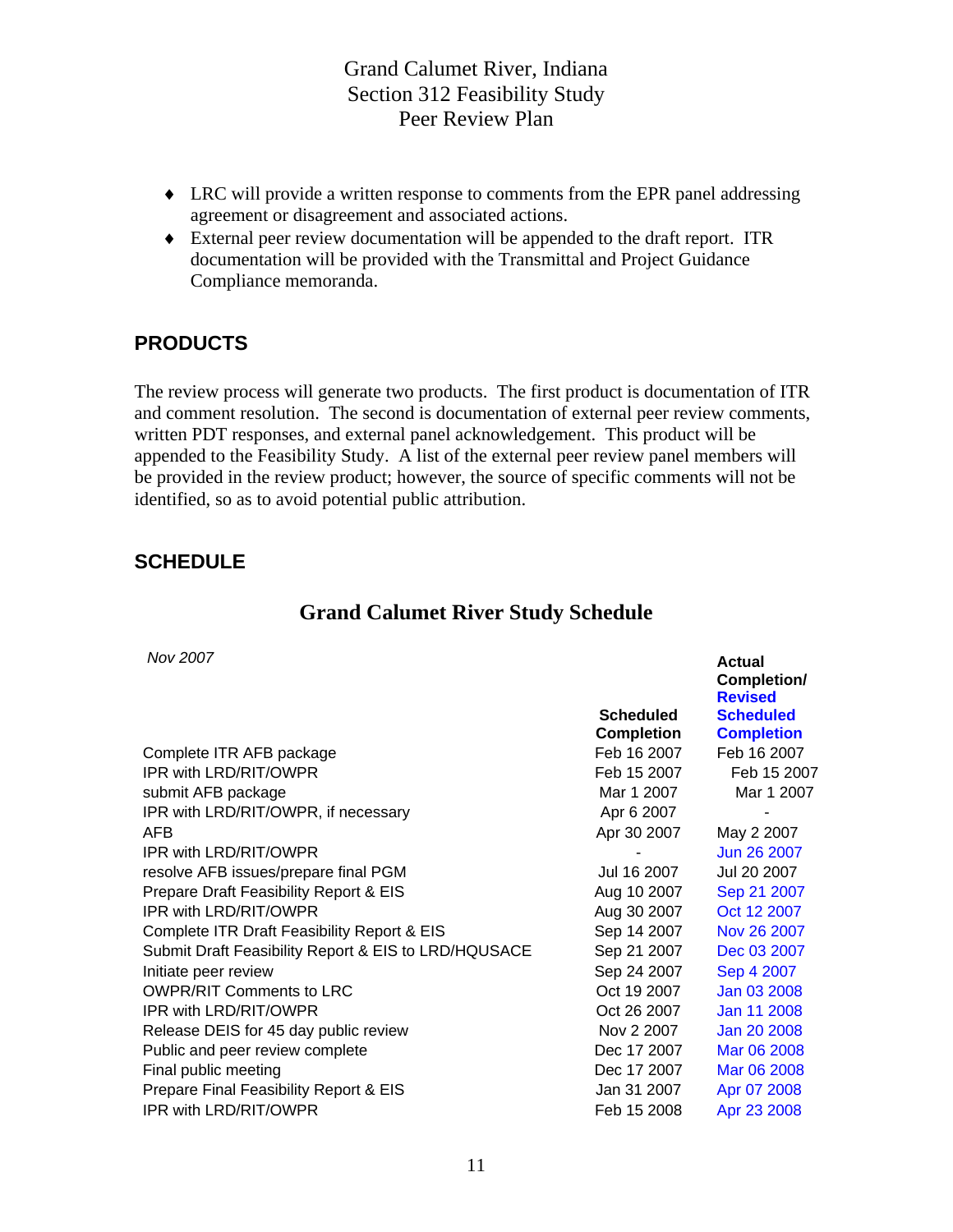| Complete ITR Final Feasibility Report & EIS          | Mar 7 2008  | May 13 2008        |
|------------------------------------------------------|-------------|--------------------|
| Submit Final Feasibility Report & EIS to LRD/HQUSACE | Mar 21 2008 | May 27 2008        |
| <b>Project Authorization Type 312</b>                |             |                    |
| Pre-Brief w/LRD                                      | N/A         | N/A                |
| DE's Notice                                          | N/A         | N/A                |
| Dry Run for Mock CWRB                                | N/A         | N/A                |
| Mock CWRB                                            | N/A         | N/A                |
| <b>CWRB</b>                                          | N/A         | N/A                |
| Public review of FEIS begins                         | Apr 4 2008  | May 12 2008        |
| Public review of FEIS complete                       | May 4 2008  | Jun 12 2008        |
| State and Agency Review of FEIS begins               | N/A         | N/A                |
| S&A review complete                                  | N/A         | N/A                |
| <b>Final Policy Compliance Certification</b>         | May 12 2008 | Jun 20 2008        |
| RIT prepares submittal package for ASA(CW)           | May 28 2008 | <b>Jul 7 2008</b>  |
| <b>Chief's Report Complete</b>                       | N/A         | N/A                |
| Submit to ASA(CW)                                    | Jun 16 2008 | <b>Jul 25 2008</b> |
| <b>Final Report Processing</b>                       | TBD         | TBD                |
| ASA(CW) approves report                              | Sep 30 2008 | Oct 30 2008        |
| ROD signed                                           | TBD         | TBD                |
| Chief's Report to Congress                           | N/A         | N/A                |
| ASA (CW) transmit report to OMB                      | Oct 31 2008 | Nov 30 2008        |
| Project Approval                                     | Feb 2009    | <b>Mar 2009</b>    |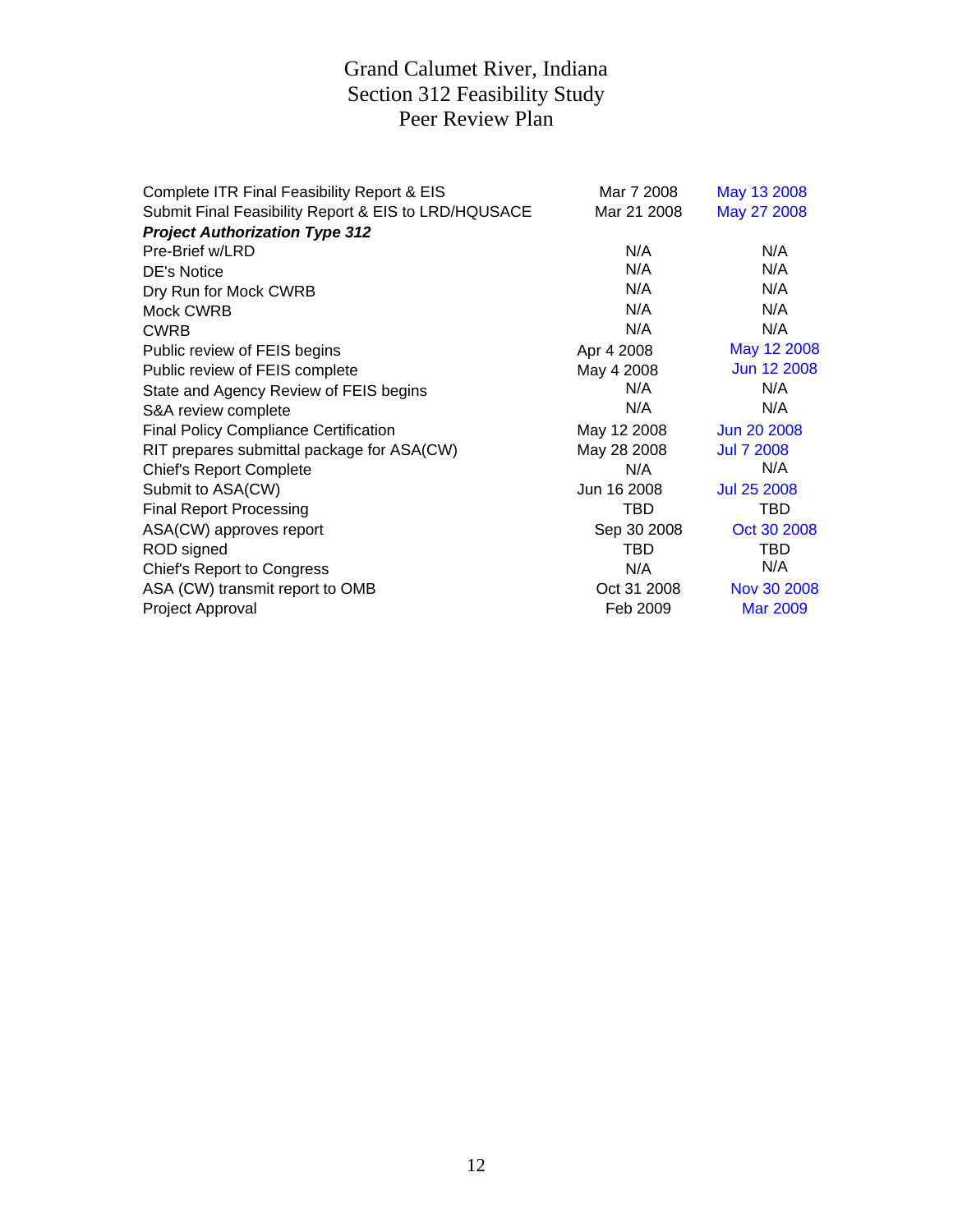Assumptions:

1/ General funding assumption - \$250K of FY07 funds will be provided in addition to Administration FY07 Budget request and sufficient funding will be available in FY08

2/ Sponsors (IDEM and IDNR) complete work-in-kind for Draft EIS on schedule

3/ Comments of RIT and the public/agencies will not require significant changes to the project design, and that a limited ITR will suffice

4/ Assumes all agency letters are received in a timely manner

5/ Letter from USEPA stating support for project is necessary for final report to be approved

6/ No DE notice required with submittal of draft final decision document to LRD/HQ per implementing guidance for 312(b) and no requirement for specific authorization

7/ No Chiefs Report required per implementing guidance for 312(b)

Abbreviations:

ITR – Independent Technical Review

AFB – Alternative Formulation Briefing

LRD – Great Lakes and Ohio River Division

LRC – Chicago District

RIT – Regional Integration Team, HQUSACE

OWPR – Office of Water Project Review, HQUSACE

PGM – Policy Guidance Memorandum

CWRB – Civil Works Review Board

IPR – In Progress Review

ROD – Record of Decision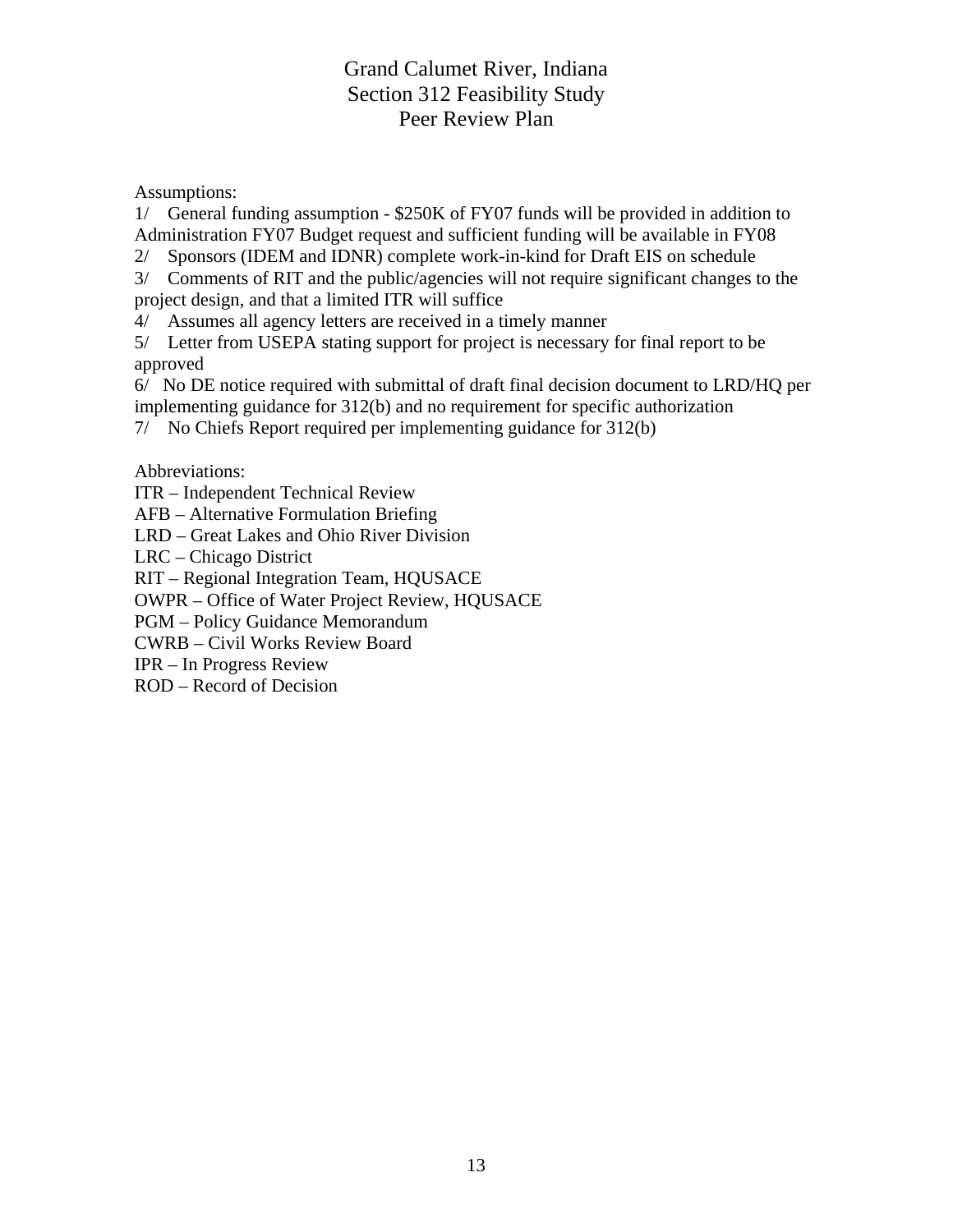

#### DEPARTMENT OF THE ARMY

MISSISSIPPI VALLEY DIVISION, CORPS OF ENGINEERS **P.O. BOX 80** VICKSBURG, MISSISSIPPI 39181-0060

http://www.mvd.usace.army.mlt/

CEMVD-PD-N

REPLY TO<br>ATTENTION OF:

05 September 2007

MEMORANDUM FOR Commander, Great Lakes and Ohio River Division ATTN: (Tab Brown, CELRD-PDS-P)

SUBJECT: Grand Calumet River, Indiana Section 312 Feasibility Study, Ecosystem Planning Center of Expertise Recommendation for Approval of Peer Review Plan

The Ecosystem Planning Center of Expertise (ECO-PCX)  $1<sub>1</sub>$ reviewed the Peer Review Plan for the Grand Calumet River, Indiana Section 312 Feasibility Study. The ECO-PCX finds that the subject Peer Review Plan complies with EC 1105-2-408, EC 1105-2- 407, and CECW-CP memorandum dated 30 March 2007.

The plan recommends an integrated review process including 2. independent technical review (ITR) and an external peer review (EPR). The necessity of an EPR for this study is based on project magnitude (cost). Neither the technology to be employed for implementation nor the scientific methods use in the evaluation will be precedent setting or novel. Great Lakes and Ohio River Division and the Office of Water Project Review concur on the use of a selective EPR for this study.

The Chicago District (LRC) should send a final copy of the 3. Peer Review Plan (with team member names included) to the ECO-PCX (Deb Freeman and Camie Knollenberg). NAB should make available on the web a copy of the PRP with individuals names removed. A link to this site should be provided to the ECO-PCX (Freeman).

4. Conclusion. The ECO-PCX recommends the PRP for approval by LRD.

d bidh

Ravford Wilbanks Director, National Ecosystem Planning Center of Expertise

 $CF:$ CEMVD-RB-T (Vigh) CEMVR-PM-F (Knollenberg) CELRD-PDS-P (Jarboe) CELRC (Davis, Buczak) CECW-LRD

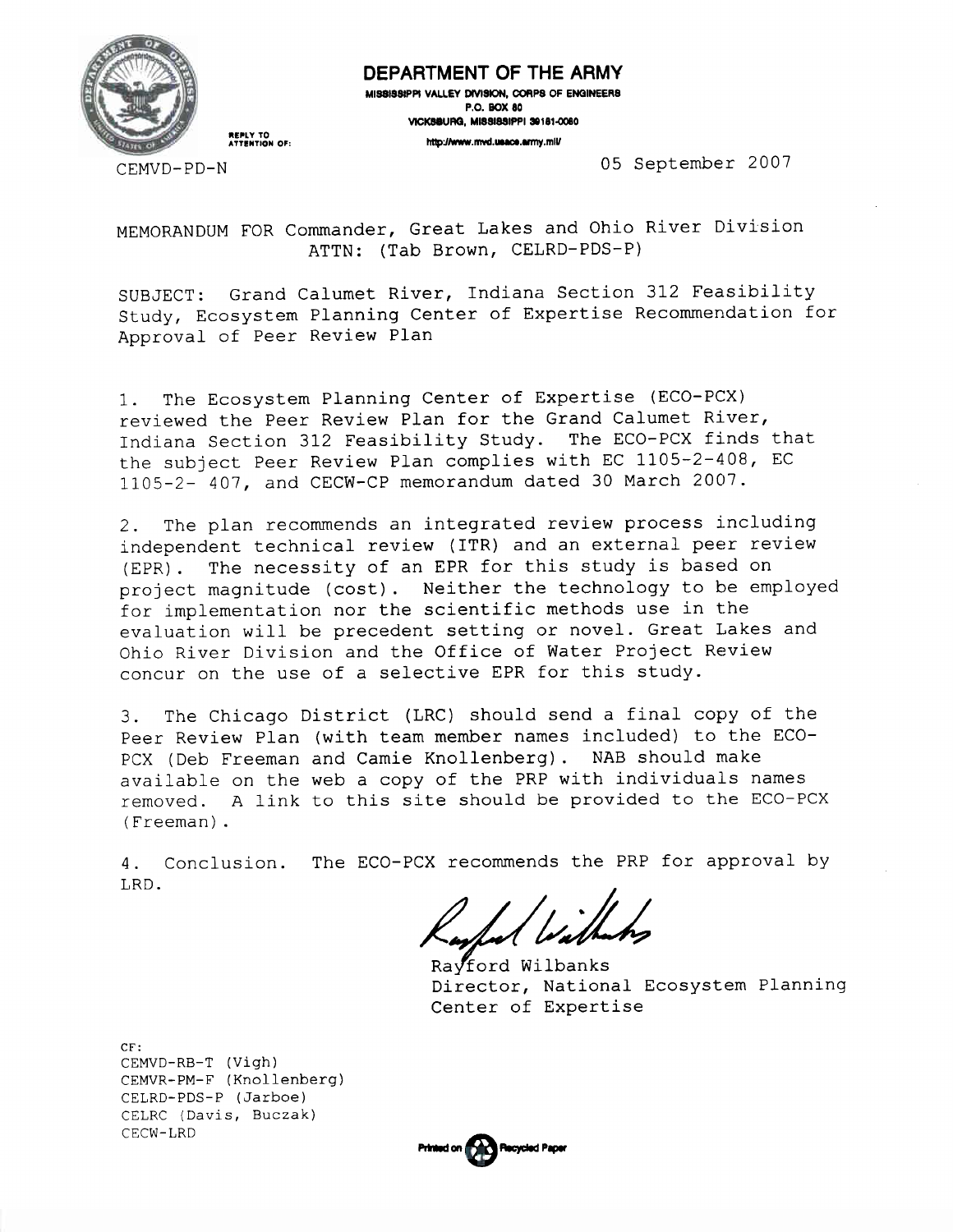

DEPARTMENT OF THE ARMY U.S. ARMY ENGINEER DIVISION, GREAT LAKES AND OHIO RIVER **CORPS OF ENGINEERS** P.O. BOX 1159 **CINCINNATI, OHIO 45201-1159** 

**CELRD-PDS-P** 

**REPLY TO ATTENTION OF** 

8 November 2007

MEMORANDUM FOR Commander, Chicago District

SUBJECT: Major Subordinate Command (MSC) Approval of the Peer Review Plan for **Grand Calumet River Section 312 Feasibility Study** 

- 1. The Peer Review Plan for the Grand Calumet River Section 312 Feasibility Study (attachment 1) has been presented to the Great Lakes and Ohio River Division for approval in accordance with memorandum from Major General Don T. Riley, Director of Civil Works, and subject titled "Peer Review Process" dated 30 March 2007.
- 2. The objective of the Grand Calumet River Environmental Dredging Feasibility Study is to investigate and recommend remediation alternatives, including dredging and disposal of the contaminated sediments in the Grand Calumet River and in the nonfederal portions of the Indiana Harbor and Lake George Canals, Indiana, and ecosystem restoration within the river channel and wetland shelves. Estimated implementation costs range from \$220-270 million. The study is being conducted under Section 312 of the Water Resource Development Act (WRDA) 1990, as amended, which provides authority for the U.S Army Corps of Engineers (USACE) to participate in the removal of contaminated sediments (a) outside of the boundaries of and adjacent to Federal navigation projects as part of operations and maintenance, and (b) for the purposes of ecosystem restoration, not related to operations and maintenance of navigation channels.
- 3. The purpose of a peer review plan is to assign the appropriate level and review independence, establish the procedures, and assign responsibilities for conducting the Independent Technical Review (ITR) and External Peer Review (EPR). This peer review plan is compliant with the requirements of the Corps Peer Review Process, which is documented in EC1105-2-408, dated 31 May 2005, and has been recommended by the Ecosystem Restoration Planning Center of Expertise (ECO-PCX). The recommendation from the ECO-PCX is provided as attachment 2.
- 4. Policy compliance and quality management verification for the Grand Calumet River Section 312 Feasibility Study Peer Review Plan have been completed. Division staff has confirmed the Peer Review Plan has been formulated in accordance with current policy and concurs with the recommendation provided by the ECO-PCX for an integrated review process including independent technical review (ITR) and limited external peer review (EPR) focusing on the appropriateness of using the